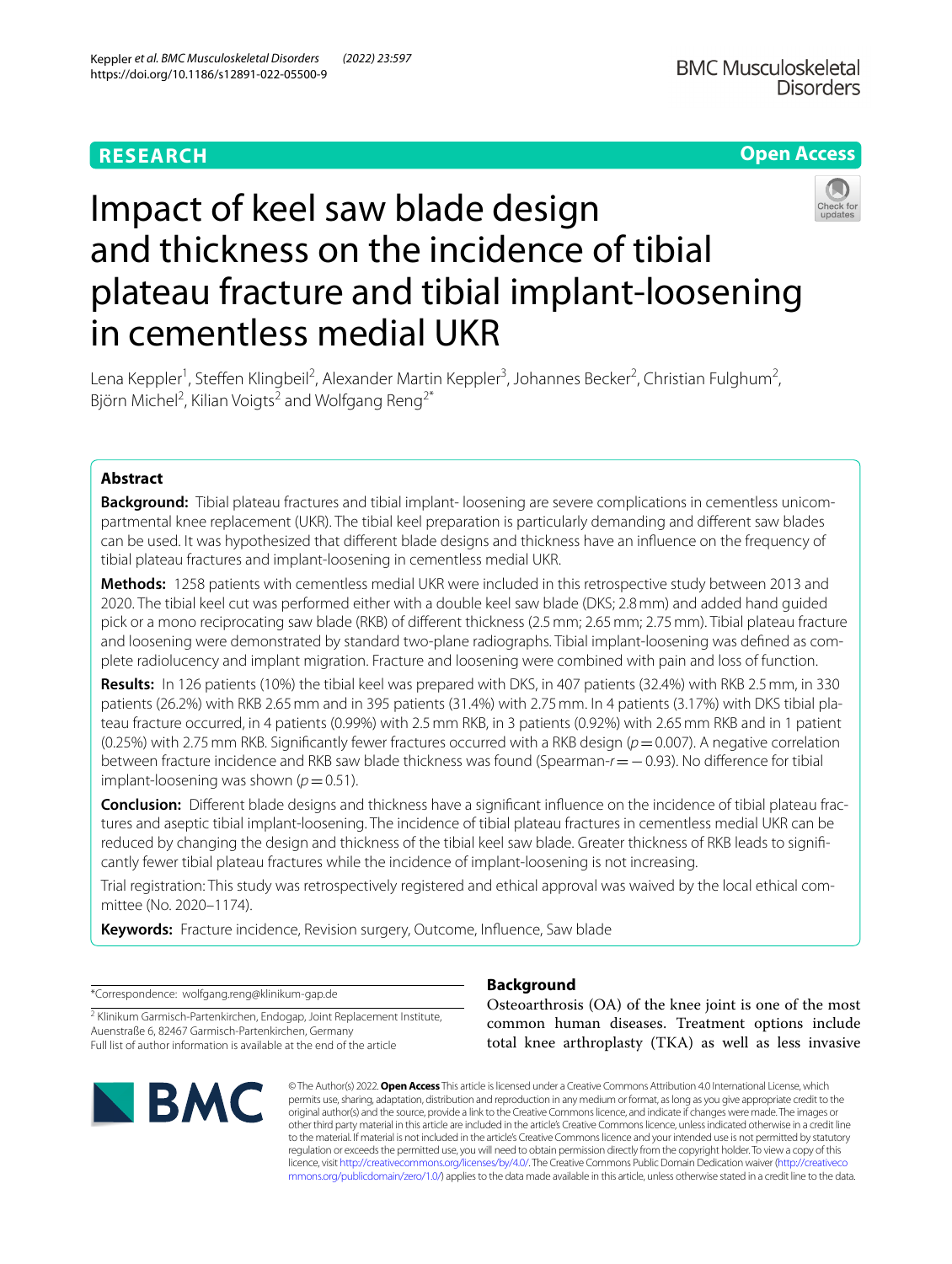options such as unicompartmental knee joint replacement (UKR) when only one compartment is afected. Medial UKR is one of the frequently performed operations on the knee joint and is considered a safe and successful alternative to TKA  $[1-3]$  $[1-3]$ . It provides faster recovery, lower morbidity and mortality, better function and functionality  $[4-6]$  $[4-6]$  $[4-6]$ . Due to these excellent results the current literature describes an increasing need for UKR in the future [[7,](#page-7-1) [8](#page-7-2)].

However, common complications occur resulting in revision surgery of UKR.

Especially in cementless medial UKR severe complications including tibial plateau fracture and aseptic implant-loosening may occur and may require revision surgery [\[9](#page-7-3)[–13](#page-7-4)]. In general, the incidence for tibial plateau fracture in UKR seems to be low. Depending on the evaluated studies they occur in 0.4–3.8% of all cases [[14\]](#page-7-5). Up to now, there is still only limited data available [[15–](#page-7-6)[18](#page-7-7)]. Periprosthetic tibial plateau fractures have been associated with many risk factors such as extended sagittal tibial cut, excess removal of bone in patients with osteopenic bone, inadequate preparation of the keel slot, use of excessive force with a heavy hammer or a postoperative change in limb alignment as well as tibial shape and implant size  $[16–19]$  $[16–19]$  (Fig. [1\)](#page-1-0). Patient-specific risk factors also play a signifcant role in both complications [[20\]](#page-7-10). Cementless medial UKR provides a higher risk for tibial plateau fractures due to the impaction and the higher press ft of the diferent components compared to cemented UKR [[12\]](#page-7-11). In both procedures the preparation of the tibia is essential. While removing the medial tibial plateau is the same, the following preparation of the tibial keel seems to be essential for the increased onset of tibial fractures in cementless UKR. In this step, a specifcally designed tibial gouge is used to avoid an unnecessarily deep cut for the latter [[21\]](#page-7-12). Some authors suggest that the tibial plateau fracture represents a "stress fracture" which is triggered by the vertical cut for the tibial component and results in less load-bearing and may be reduced with a parallel slot geometry [\[22](#page-7-13)–[25\]](#page-7-14). A study by Burger et al. shows, that surgeons should be aware of excessive interference ft in cementless UKR. In combination with an impaction technique this may introduce an additional risk for tibial plateau fractures in cementless UKR. This study not only raises awareness about periprosthetic tibial fractures in cementless UKR but also highlights the importance and need for improvements in instrumentation and implants to prevent periprosthetic tibial fractures in future practices [\[14](#page-7-5)].

In contrast to fracture rate stands the risk for implant -loosening in medial UKR. The incidence of tibial radiolucent lines is reduced in cementless UKR [\[26](#page-7-15)]. While radiolucency is suggestive of reduced implant-bone



<span id="page-1-0"></span>a cementless medial UKR, right knee. The fracture line can be found along the tibial keel slot (arrow)

contact, it is suggested that the fxation of cementless devices is at least as good, if not better than that of cemented UKR [[27,](#page-7-16) [28](#page-7-17)]. Especially early after surgery tibial components in cementless UKR migrate more often than in cemented UKR due to incomplete seating or bedding-in of the component before fxation occurs [[27\]](#page-7-16). Risk factors for aseptic loosening are younger age, excessive weight, and varus deformity as well as:component malalignment, undercorrection of the degeneration deformity, anterior cruciate ligament defciency, excessive tibial slope, and bearing dislocation in mobile designs. These factors may also produce wear-induced periprosthetic osteolysis with a further increase of the component subsidence and/or loosening [[29](#page-7-18), [30](#page-7-19)].

Since many diferent risk factors have been postulated, the question arises as to the connection between these two severe complications in cementless medial UKR.

Although they are rare, they represent a serious issue for both the patient and the surgeon and need to be addressed. The aim of this study was therefore to investigate whether the incidence of these tibial plateau fractures depends on the design of the keel saw blade and its thickness. The hypothesis was that a thicker, optimally sized, saw blade reduces the press ft and thus the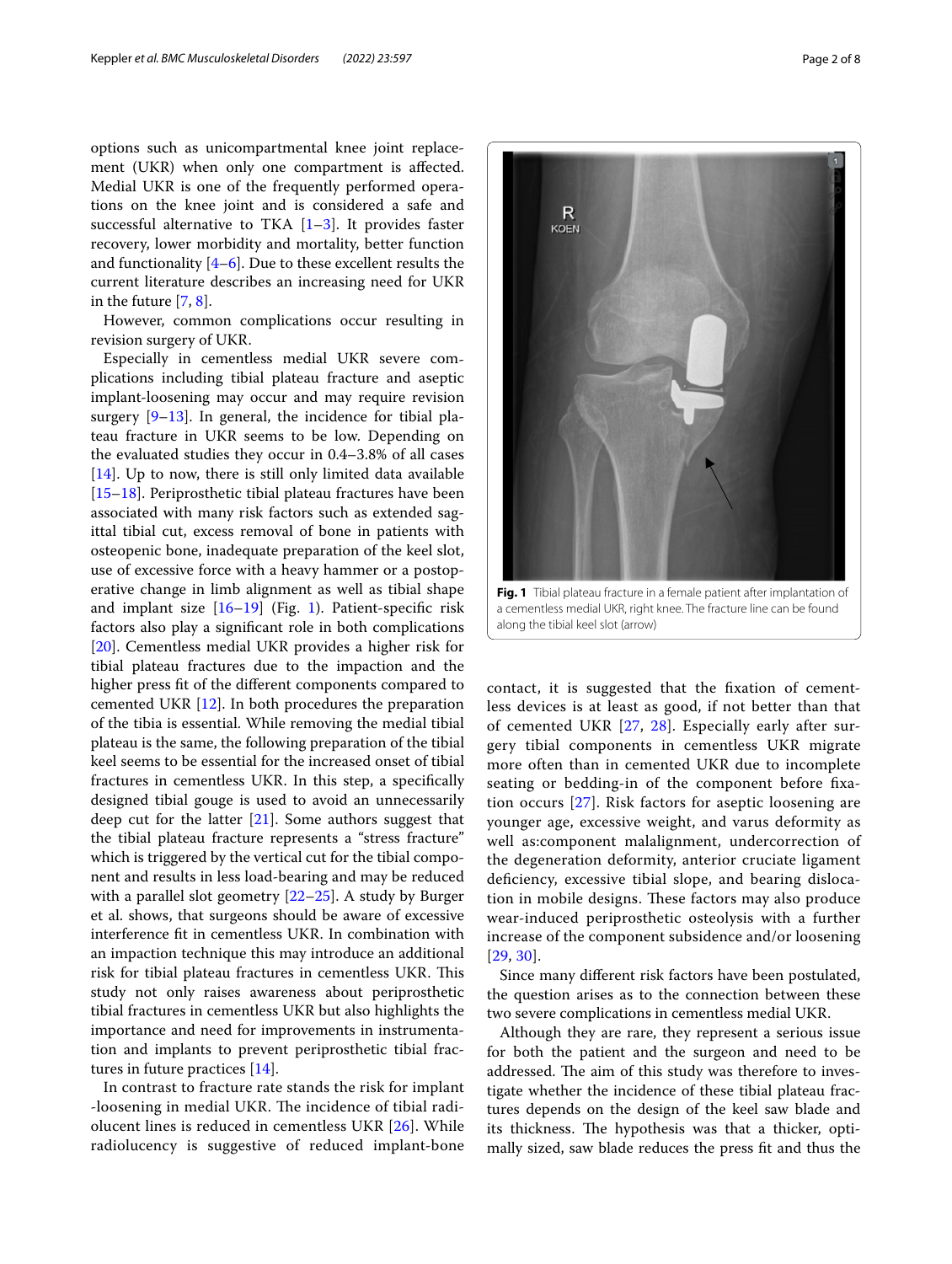fracture incidence but does not increase the incidence of implant-loosening.

## **Material and methods**

In this retrospective single center study a total of 1258 cases were included in the period from January 2013– May 2020. All patients of this study sufered from isolated medial OA where the sole implantation of a medial UKR was applicable. Indication for medial UKR was strictly made according to the Oxford selection criteria. The following selection criteria played an essential role: Full cartilage loss medial, intact lateral compartment, ligamentous stability, no relevant deviation. If the patients did not meet these selection criteria cemented UKR or total knee arthroplasty (TKA) was performed. In the same period, more than 700 cemented UKR had been performed. The study was conducted in a level 1 center for joint replacement and all patients were operated by, or in supervision of, specially trained and experienced surgeons. In the study period all patients who received cementless medial unicompartmental knee replacement were included. For this knee replacement the Oxford system (Oxford partial knee, ZimmerBiomet, Warsaw, USA) was used with Oxford microplasty instruments (ZimmerBiomet, Warsaw, USA) and surgery was performed according to the manufacturer's recommendations, besides the use of the recommended keel saw blade. Mean follow-up was three years (Maximum 7 years). All patients were evaluated clinically and radiologically regarding tibial plateau fracture and aseptic implantloosening. Tibial plateau fracture was demonstrated by standard two-plane radiographs. Implant-loosening was defned as complete radiolucency and implant migration in two plane x-rays accompanied with pain and loss of function [\[31\]](#page-7-20). Each suspected case of fracture or implantloosening was reviewed by two experienced senior surgeons of the department. Indication for revision surgery was also made by them.

To evaluate the hypothesis of the study information regarding design and thickness of the used keel saw blade for the tibial component was collected and analysed. Furthermore, epidemiological data and medical history of the afected patients were evaluated.

According to the surgical technique manuscript for medial Oxford, the manufacturer recommends the use of a double keel saw blade (DKS) with a diameter of 2.8 mm (Fig. [2a](#page-2-0)). This saw blade has two parallel blades (Standard blade, Synvasive, ZimmerBiomet, Warsaw, USA). The preparation of the keel is started with the DKS blade and completed with a hand guided pick to remove remaining bone in the keel base. This pick has smooth sides and a sharp end (Fig. [2b](#page-2-0)). In contrast to



On the left a RKB is shown. DKS on the right. DKS=Double keel saw blade, RKB=Mono reciprocating keel saw blade. **b** Image shows the bone picks which are necessary when using a DKS to remove remaining bone between the two keel slots. DKS = Double keel saw blade

<span id="page-2-0"></span>the above described technique another design of keel saw blade, a mono reciprocating saw blade (RKB) was used in this study (Fig. [2](#page-2-0)a, Reciprocating saw blade, GominaAG, Niederwald, Switzerland). This design allows the keel preparation without the need of the hand guided pick. In this study diferent RKB blade thicknesses were used (2.5 mm, 2.65 mm, and 2.75 mm).

For statistical analysis Chi<sup>2</sup>-Test was used. Correlation was tested with Spearman-Rho (r). A level of  $p$  < 0.05 was determined as being statistically significant. For statistical analysis SPSS (Version 24, IBM, USA) was used.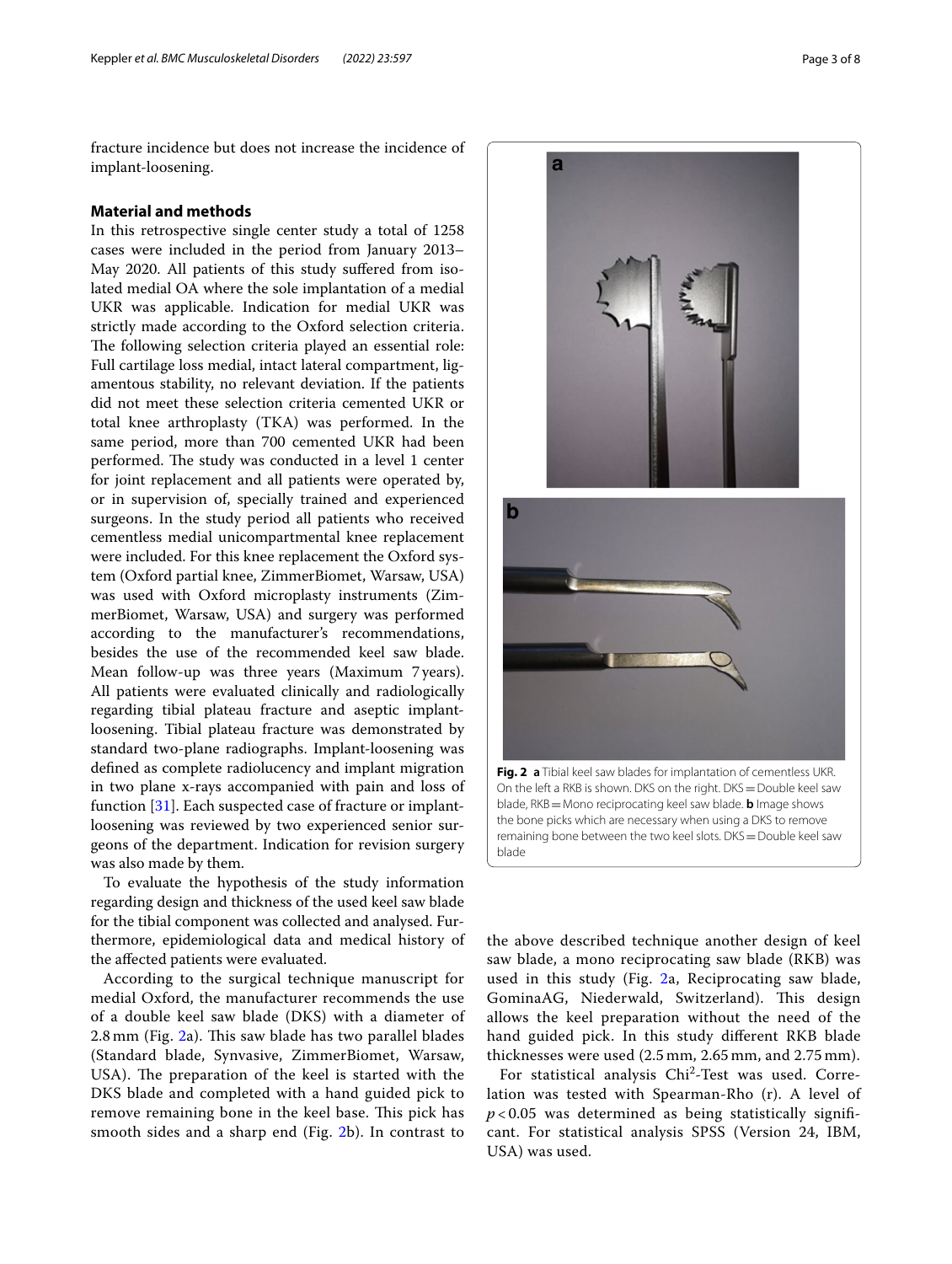

# <span id="page-3-0"></span>**Results**

The DKS saw blade was used in 126 patients (10%). In 407 patients (32.4%) the RKB with 2.5mm thickness, in 330 patients (26.2%) with 2.65mm and in 395 patients (31.4%) with 2.75mm was used. Tibial plateau fracture occurred in 12 patients of the study group (0.95%). Mean time to fracture was 71days after surgery.

Tibial plateau fracture occurred in four patients (3.17%) with the DKS saw blade. Eight tibial plateau fractures occurred in the RKB saw blade group of which four patients (0.99%) were afected after the use of a 2.5mm RKB saw blade, three patients (0.92%) after 2.65mm RKB and one patient (0.25%) after the use of 2.75mm RKB (Fig. [3\)](#page-3-0).

None of the patients with tibial plateau fracture had a previous trauma causing fracture. Of the afected patients, three were male and nine were female. The average age of afected patients was 73years. Femoral component size was XS in *n*=3 patients, S in *n*=5, M in  $n=3$  and L in  $n=1$ . Tibial component size was AA in  $n=6$ , A in  $n=2$ , B in  $n=1$  and size C in  $n=3$ . In all patients at least one previous illness was known. Two female patients had known osteoporosis. The remaining ten afected patients had no known osteoporosis at the time of fracture. Seven of the patients sufered from heart diseases such as arterial hypertension or moderate heart failure. The remaining patients suffered from other diseases such as hypothyroidism or mild peripheral artery disease. All patients with tibial plateau fracture took at least one medication daily. None of the patients were taking corticosteroids. Mean Body Mass Index (BMI) was  $29.7 \,\mathrm{kg/m^2}$  (Table [1\)](#page-3-1).

All patients with tibial plateau fracture required revision surgery. In two patients conversion to TKA was necessary. In ten patients open reduction and internal fxation (ORIF) followed.

In contrast to tibial plateau fracture, implant-loosening occurred in total in seven out of the 1258 patients of this study group (0.56%). Mean time to implant-loosening after surgery was  $309 \text{ days}$  (Table [1](#page-3-1)). This complication occurred in three patients after using RKB saw blade with 2.5mm (0.74%), in three patients with 2.65mm (0.92%) and in one patient with 2.75mm (0.25%). No implantloosening occurred after DKS (Fig. [4](#page-4-0)). In no patient septic implant-loosening occurred.

Six out of the seven patients required revision surgery. In four patients conversion to TKA followed. In two patients revision surgery and implantation of a cemented tibial component was sufficient. Of the affected patients, fve were female and two were male. Mean age was

<span id="page-3-1"></span>**Table 1** Overview of patients' characteristics and demographics. Most affected patients were female. BMI = Body Mass Index

|                                      | Gender (female/male) | Mean age (years) | Mean BMI ( $\text{kg/m}^2$ ) | Mean time to<br>complication<br>(days) |
|--------------------------------------|----------------------|------------------|------------------------------|----------------------------------------|
| Tibial plateau fracture ( $n = 12$ ) | 9/3                  | 73               | 29.7                         | 71                                     |
| Implant-loosening $(n=7)$            | 5/2                  |                  | 30.7                         | 309                                    |
| All patients in study ( $n = 1258$ ) | 546/712              | 67               | 29.2                         |                                        |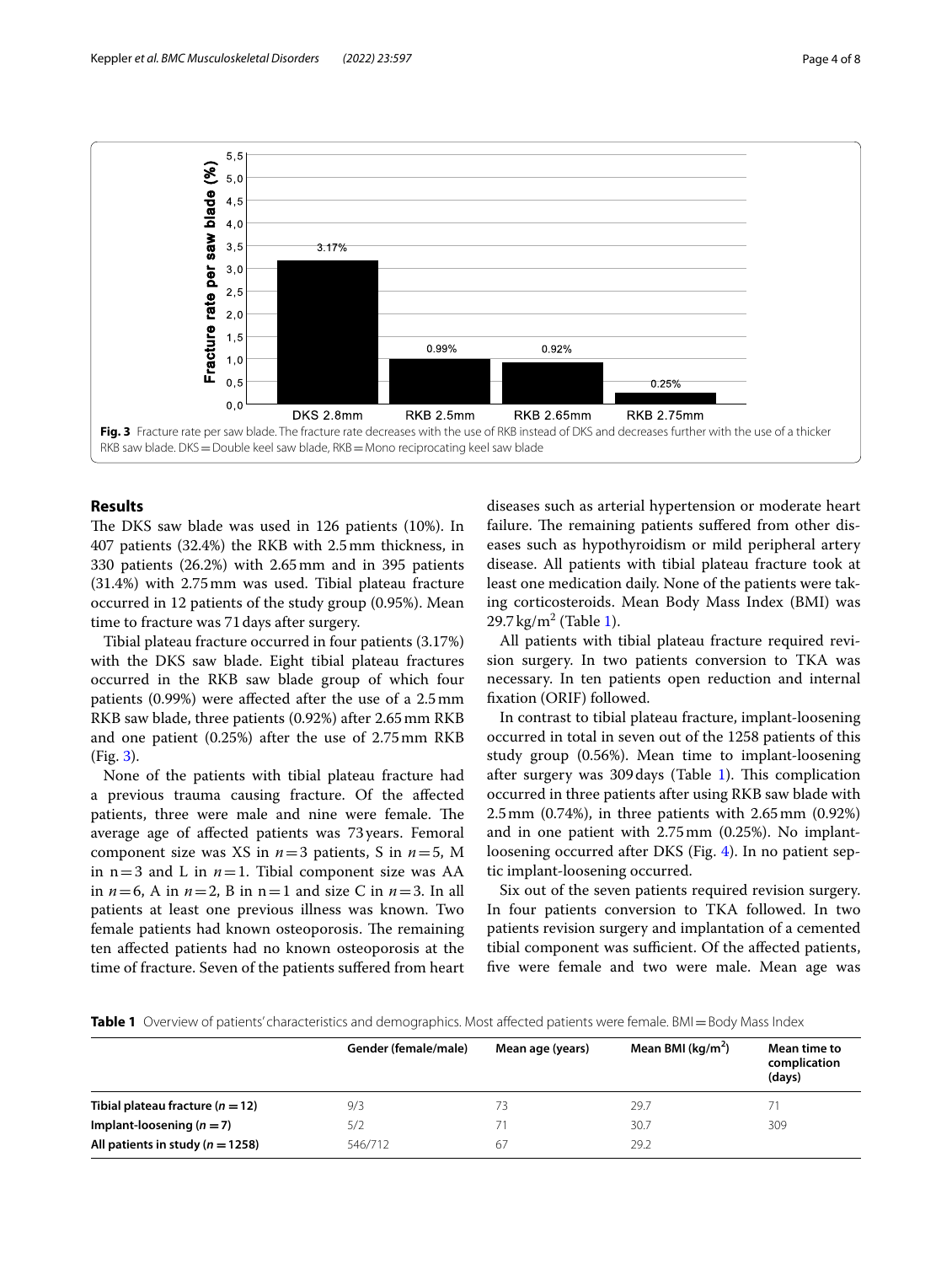

<span id="page-4-0"></span>71years. Femoral component size was S in *n*=3 patients and M in *n*=4. Tibial component size was AA in *n*=1, A in  $n=1$ , B in  $n=2$ , C in  $n=2$  and size D in  $n=1$ . In six of these patients at least one previous illness was known. One female patient sufered from known osteoporosis. In the remaining afected patients, no osteoporosis was known at the time of implant-loosening. As in patients with tibial plateau fractures, most of the patients sufered from heart diseases such as arterial hypertension and coronary heart disease or hypothyroidism. All patients with implant-loosening took at least one medication daily. None of the patients were taking corticosteroids. Mean BMI was  $30.7 \,\mathrm{kg/m^2}$ .

When comparing the two diferent saw blade designs (DKS vs. all RKB thicknesses) it could be shown that with the switch to RKB saw blade significantly less fractures occurred when compared to the DKS saw blade (*p*=0.007). Four patients after DKS (3.17%) were afected compared to eight patients (0.71%) after the use of the different RKB saw blades (n total RKB=1132). No statistically signifcant diference could be shown between the use of femoral or tibial implant size and a certain RKB or the DKS ( $p > 0.05$ ) in the fracture group.

Comparing the fracture rate of the DKS group (3.17%) vs. the 2.75mm RKB group (0.25%) it could be shown a 12.8-fold reduction of the fracture rate  $(p=0.032)$ .

When comparing the four saw blade groups, there was a signifcantly diferent distribution in fracture incidence  $(p=0.035)$ . The incidence of fractures negatively correlates signifcantly with higher thickness of the keel saw blade  $(r=-0.93)$ . The incidence of implant-loosening did not increase comparing all groups  $(p=0.51)$  $(p=0.51)$  $(p=0.51)$  (Fig. 5). No statistically signifcant diference could be shown between the use of femoral or tibial implant size and a

certain RKB or the DKS  $(p > 0.05)$  in the implant-loosening group.

# **Discussion**

To the best of our knowledge this is the frst study comparing diferent designs and thickness of tibial keel saw blades regarding fracture incidence and occurrence of aseptic tibial implant-loosening in cementless medial UKR.

The most important finding of this study is that different saw blade designs for the tibial keel preparation in cementless medial UKR signifcantly infuence the incidence of tibial plateau fractures. Secondly, diferent thicknesses by using the RKB saw blade can further reduce tibial plateau fracture incidence. Furthermore, the data reveal that the diferent saw blade designs have no infuence on the rate of aseptic loosening of tibial components in medial UKR.

In the literature the risk of a tibial plateau fracture is higher with the cementless version than with the cemented one [[12\]](#page-7-11). It is likely that the keel preparation and implant-bone interference of the keel slot are the cause for the higher incidence of fracture with the cementless version. Impaction of the keel within the walls of the slot probably causes a 'splitting' force in the tibia which may initiate a crack at the time of surgery [\[32](#page-7-21)]. Accordingly, the choice of saw blade for the tibia keel plays a major role in the occurrence of complications. The DKS saw blade appears to be disadvantageous for the individual patient and at least one RKB saw blade should be used. According to the results of the presented study, a diameter of 2.75mm seems to be optimal to achieve the lowest possible fracture rate. This leads to the assumption that a diameter of 2.75mm creates an optimal press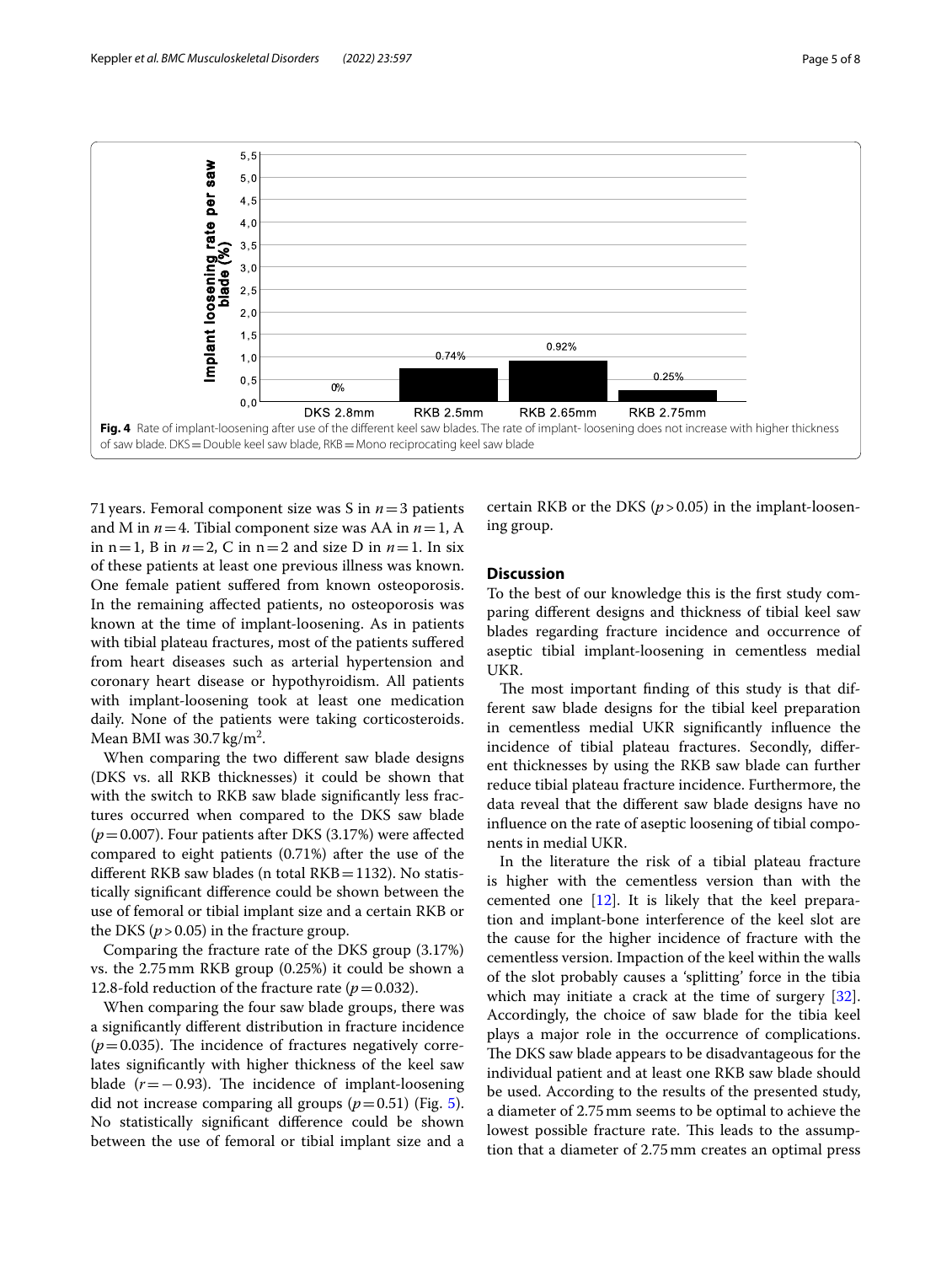

<span id="page-5-0"></span>ft. At the same time this size seems to be an ideal ft for the tibia keel compared to the other saw blades tested as the rate of tibial implant-loosening does not increase. Fracture rate associated with 2.75mm RKB is more than 10 times reduced compared to DKS (Fig. [5\)](#page-5-0). This result is of highest clinical relevance to avoid future tibial plateau fractures.

In our opinion, the use of the pick after tibial keel preparation with DKS assumes another relevant key factor for tibial plateau fractures. Intraoperative preparation under poor visibility is a potential risk of slipping dorsally and injuring the dorsal tibial cortex [\[16,](#page-7-8) [33](#page-7-22)]. Additionally, a higher press ft (interference) increases the fracture rate with DKS  $[19, 34]$  $[19, 34]$  $[19, 34]$  $[19, 34]$ . According to Mohammed et al., an increased push-in force was necessary to insert the tibial component after DKS use (Standard blade, ZimmerBiomet, Warsaw, USA) compared to a wider and deeper blade (New blade, ZimmerBiomet), while the pull-out force remained the same [\[32](#page-7-21)]. Within the study, the widths for the new blade were generally more uniform throughout the depth of the slot. The slots were deeper with the new blade than the standard blade. Consequently, the use of DKS saw blades is not recommended anymore. Additionally, it could be shown in the study that fxation was not compromised with the new saw blade and therefore the rate for implant-loosening should not increase. The presented study confirms these results, as well. Furthermore, the results showed that especially older women are afected by tibial plateau fractures. Mean time to fracture was 71days postoperatively in the presented patients and therefore correlates with the existing literature [\[14](#page-7-5), [16](#page-7-8)].

To date many diferent factors can promote these tibial plateau fractures. One possible risk factor in this patient population (especially postmenopausal women) could be previously undiagnosed osteoporosis. In addition to osteoporosis, other patient-specifc risk-factors also play an important role. Therefore, it seems essential to perform a thorough selection of patients for implantation of medial UKR as a frst step. As a consequence for the clinical routine, strict selection criteria as well as consistent diagnosis and therapy should be initiated to reduce the risk of periprosthetic fractures [\[20](#page-7-10), [35\]](#page-7-24).

Regarding the occurrence of aseptic tibial implantloosening, the study confrmed the existing results in the literature that older, overweight women in particular are affected by this complication  $[36, 37]$  $[36, 37]$  $[36, 37]$  $[36, 37]$  $[36, 37]$ . Additionally, it was shown that these complications occurred mainly in patients with small implant sizes. It is possible that this represents a bias, since it was mainly women who were afected. Regarding alignment in the afected patients neither preoperatively nor postoperatively were there any conspicuities, nor was there any evidence of signifcant abnormalities in the choice of implant size and the use of a specifc saw blade and incidence of fracture and implant-loosening. It can therefore be assumed that both the alignment and implant size have no infuence on our study cohort.

All patients with tibial plateau fracture required revision surgery in which either a TKA was implanted, or open reduction and internal fxation (ORIF) was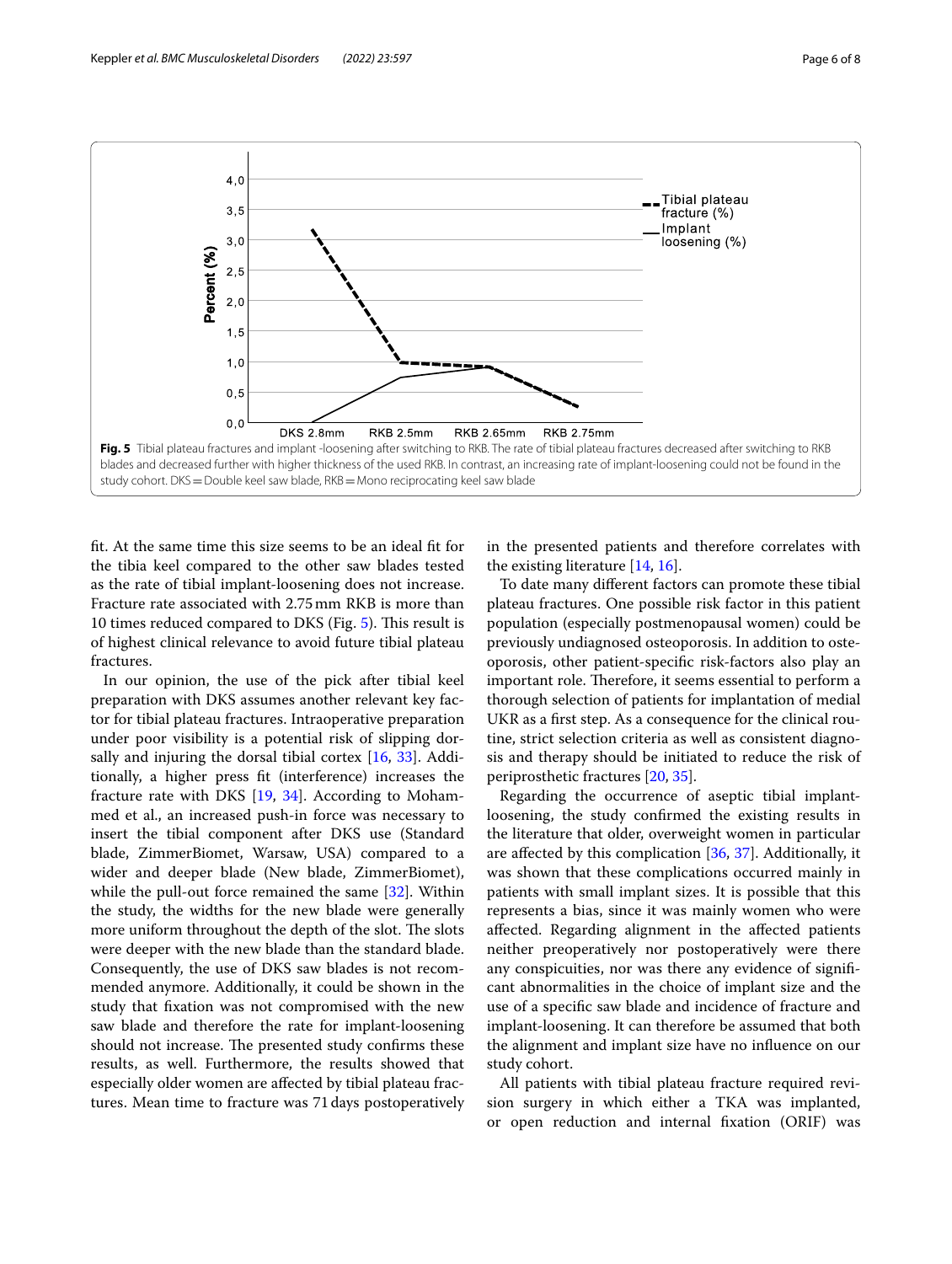performed. This shows that tibial plateau fracture is a severe complication after implantation of a medial cementless UKR.

Even with the few afected patients, it is therefore necessary to optimise the implantation procedure in order to avoid these complications as far as possible, as they are usually associated with revision surgery. As all cases with tibial plateau fracture and suspected implant-loosening were reviewed by senior surgeons, results of the interpretation and indication for revision surgery are supposed to be highly reliable.

This study has some limitations. First, the data were evaluated retrospectively. Furthermore, the rate of complications is already very low, so that statistical test procedures can only be interpreted to a limited extent. Potentially, tibial plateau fracture or substantial tibial weakening occurred intraoperatively. As none of them was registered in the routinely taken two plane radiographs intraoperatively and before discharge, we consider this possibility to be very unlikely. As surgical technique, except keel preparation, was performed in the same manner in all groups according to the manufacturer's information and UKR has been performed for years before starting the study, we estimate the infuence of a learning curve as low. To better evaluate all potential risk factors and their infuence on tibial plateau fractures and tibial implant-loosening, prospective studies or even a biomechanical evaluation regarding press-ft in diferent saw blade thickness would certainly be useful. It would also be interesting to pay closer attention to the afected patients in order to establish a risk profle whereby all known risk factors could be taken into account.

## **Conclusion**

According to the results of the study, the keel saw blade design and thickness of the saw blade have an infuence on the incidence of tibial plateau fracture in cementless medial UKR. This incidence decreases significantly with the use of a RKB and with higher thickness in these RKBs. Additionally, the incidence of aseptic loosening is not increasing with higher thickness of the RKB saw blade. In the future, saw blades with a thickness of e.g., 2.75mm should therefore be used and bone preparation with DKS blades and additional hand guided pick should be avoided.

#### **Abbreviations**

OA: Osteoarthritis; TKA: Total Knee Arthroplasty; UKR: Unicompartmental Knee Replacement; DKS: Double Keel Saw Blade; RKB: Reciprocating Saw Blade; BMI: Body Mass Index.

#### **Acknowledgements**

Not applicable.

#### **Consent to publish**

Not applicable.

## **Authors' contributions**

LK, WR, SK: Conceptualization; LK, AMK and SK: Statistical Analysis; LK, SK, JB, BM, KV: Data collection and data preparation; LK, AMK, WR and SK: Writing original draft; All authors: Reviewing and editing manuscript; WR and CF: Supervision; WR: Project administration. The author(s) read and approved the fnal manuscript.

#### **Author's information**

Not applicable.

#### **Funding**

No funding.

#### **Availability of data and materials**

All data used during this study are available from the corresponding author on reasonable request.

#### **Declarations**

#### **Ethics approval and consent to participate**

The study was conducted in accordance with the Declarations of Helsinki and was reviewed by the Institutional review board (IRB) of the regional Bavarian Medical Association (No. 2020–1174). Approval for this study and written informed consent was waived by the IRB of the regional Bavarian Medical Association due to the retrospective nature of this study.

#### **Consent for publication**

All authors have reviewed the manuscript and agree to its publication.

#### **Competing interests**

The corresponding author has received and will receive benefts for professional or personal use from a commercial party related to a subject of this article.

All other authors declare that they have no confict of interest.

#### **Author details**

<sup>1</sup>BG Trauma Center Murnau, Trauma Surgery, Prof. Kuentscher Straße 8, 82418 Murnau, Germany. <sup>2</sup> Klinikum Garmisch-Partenkirchen, Endogap, Joint Replacement Institute, Auenstraße 6, 82467 Garmisch-Partenkirchen, Germany.<sup>3</sup> Department of Orthopaedics and Trauma Surgery, Musculoskeletal University Center Munich (MUM), University Hospital, LMU Munich, 81377 Munich, Germany.

### Received: 18 November 2021 Accepted: 6 May 2022 Published online: 21 June 2022

#### **References**

- <span id="page-6-0"></span>1. Kennedy JA, Molloy J, Mohammad HR, Mellon SJ, Dodd CAF, Murray DW. Mid- to long-term function and implant survival of ACL reconstruction and medial Oxford UKR. Knee. 2019;26(4):897–904.
- 2. Kennedy JA, Burn E, Mohammad HR, Mellon SJ, Judge A, Murray DW. Lifetime revision risk for medial unicompartmental knee replacement is lower than expected. Knee Surg, Sports Traumatol Arthrosc. 2020;28(12):3935–41.
- <span id="page-6-1"></span>3. Pandit H, Liddle AD, Kendrick BJL, Jenkins C, Price AJ, Gill HS, et al. Improved fxation in cementless unicompartmental knee replacement: fve-year results of a randomized controlled trial. J Bone Joint Surg Series A. 2013;95(15):1365–72.
- <span id="page-6-2"></span>4. Liddle AD, Judge A, Pandit H, Murray DW. Adverse outcomes after total and unicompartmental knee replacement in 101330 matched patients: a study of data from the National Joint Registry for England and Wales. Lancet. 2014;384(9952):1437–45.
- 5. Duchman KR, Gao Y, Pugely AJ, Martin CT, Callaghan JJ. Diferences in short-term complications between Unicompartmental and Total knee arthroplasty. J Bone Joint Surg. 2014;96(16):1387–94.